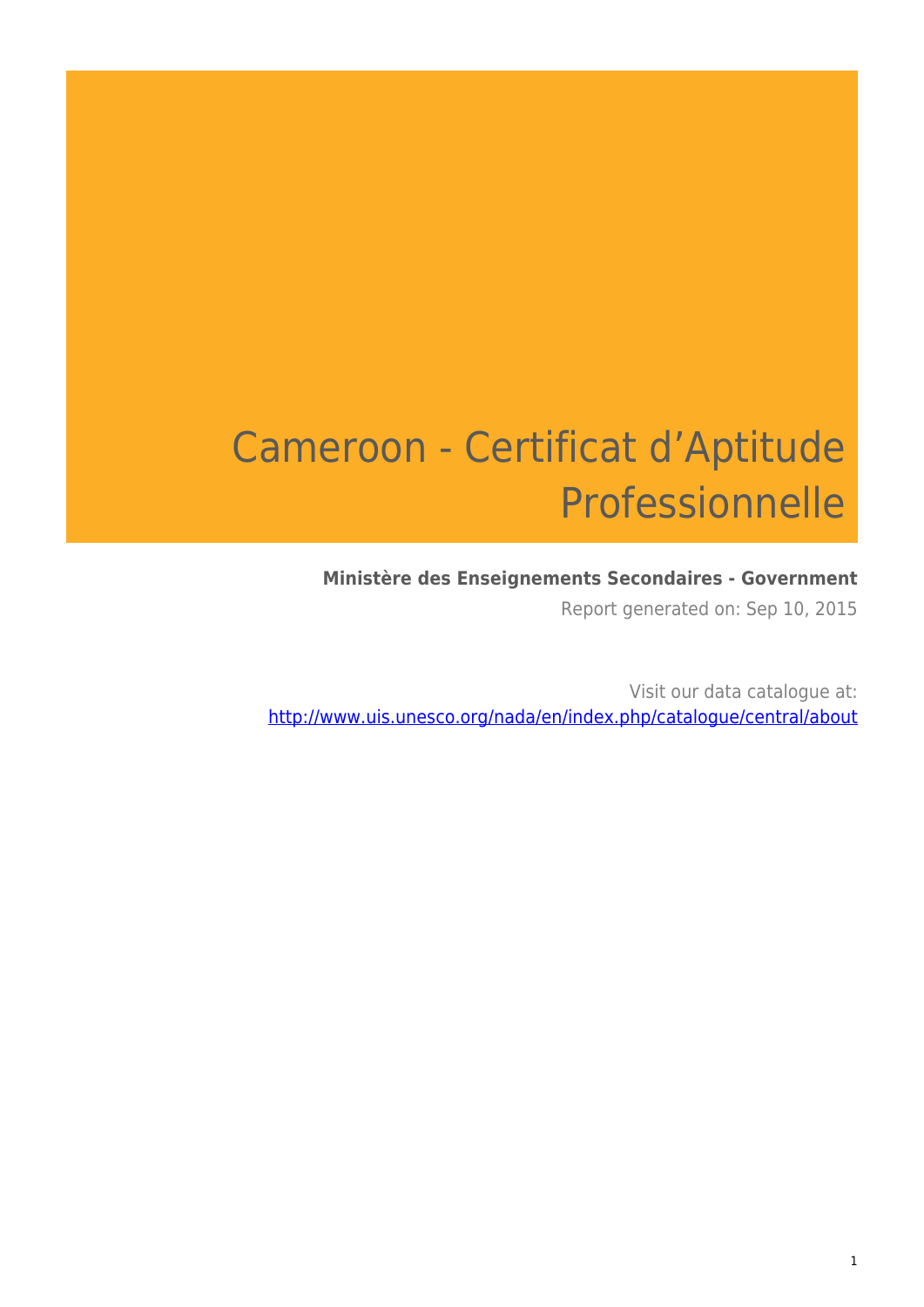## **Overview**

#### **Identification**

#### **Summary**

#### ABSTRACT

The Certificat d'Aptitude Professionnelle (CAP) is administered annually by the Ministère des Enseignements Secondaires to students enrolled in grade 10 (ISCED 2) in vocational education programmes in public and private schools.

The CAP is a high-stake and mandatory examination that certifies completion of lower secondary vocational education programmes. It is a requirement for students wishing to pursue an upper secondary education (ISCED 3) in vocational educational institutions.

Passing the CAP allows reintegration of out-of-school children and youth into the school system at the next appropriate grade.

The CAP is administered in two phases: First, all candidates are presented with the same tests which are taken in writing, and cover the national curriculum. Second, all candidates are assessed on practical applications. This examination modality has been operational since 2013. Before 2013, only candidates that had passed the written examination were invited to take the practical part of the test.

The CAP serves the following purposes:

- student certification for completion of lower secondary vocational education programmes
- school or educator accountability, especially in private schools
- promoting competition among schools, especially private schools
- sub-national level monitoring of learning outcomes
- monitoring education quality levels

The CAP accommodates students with special needs, by providing the following arrangements:

- Hearing impairment: providing written instructions and test questions

- Visual impairment: braille

KIND OF DATA Census (all students at the given grades or ages)

#### UNITS OF ANALYSIS

Results are reported at the student level. Examination results are broadcasted on the radio and published in the media.

#### **Scope**

#### NOTES

Two CAP examinations, the CAP Technique Industrielle (CAP TI) and the CAP Science et Technique du Tertiaire (CAP STT) certify completion of various streams of specialization.

Streams certified by the CAP TI:

Air conditioning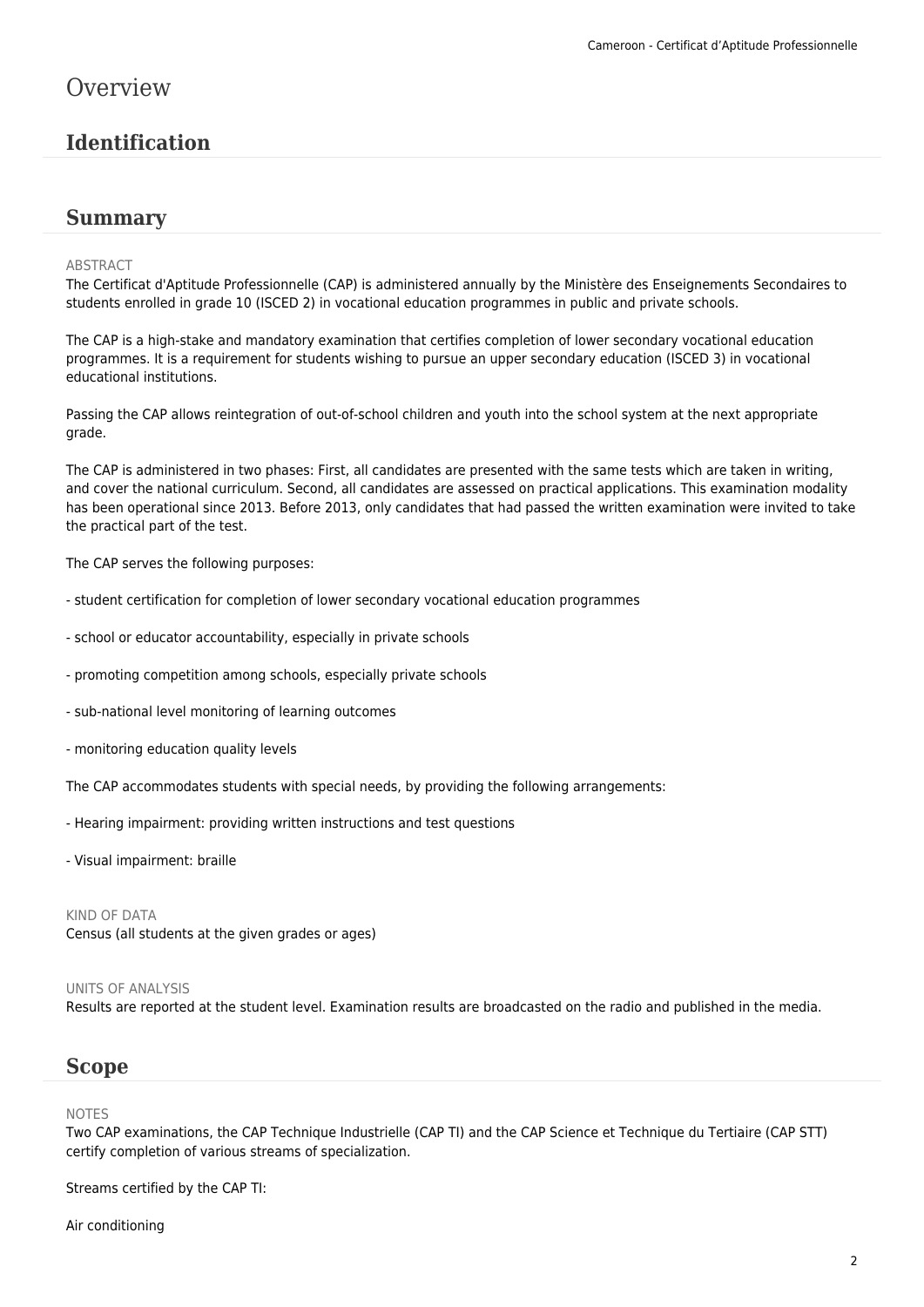Automotive body repair

Biochemistry assistant

Carpentry

**Carpentry** 

Clothing Industry

Construction design

Construction electricity

Diesel engine mechanics

Electrical mechanics

Electro-mechanics

Electronics

Equipment electricity

Fitting

Industrial chemist assistant

Masonry

Mechanical manufacturing

Mechanics

Sanitary installation

Sharpening/sawing

Sheet metal work

Steel construction

Tile setting

Streams certified by the CAP STT:

Accounting services

Financial services

Food and beverage industry

Hair and beauty care

Medical secretariat

Office work

Sales

Secretary, Office automation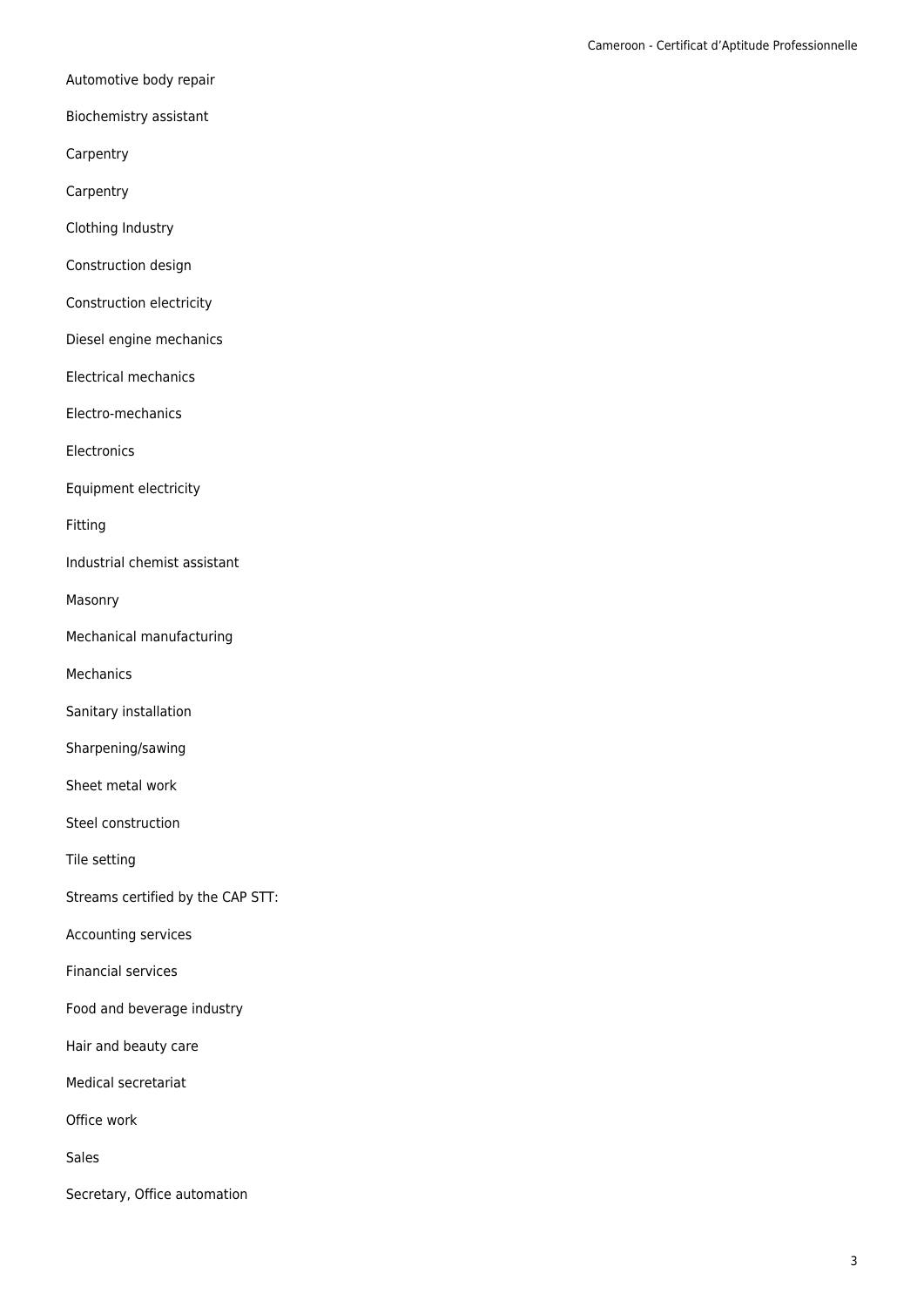Social and home economics

While the subject matter varies by stream, the tests administered have similar types of items and stimuli.

Description of test items: Test items consist of multiple choice questions with three or more response options, open-ended questions requiring short constructed responses, essay writing, as well as group and individual projects.

Description of stimuli: Test stimuli consist of continuous, non-continuous, mixed and multiple texts.

Reporting metrics: Student performance is reported by average score. The minimum requirement to meet the national standard is a score of 10 out of 20, or 50%.

#### **Coverage**

GEOGRAPHIC COVERAGE National

UNIVERSE

Students enrolled in grade 10 (ISCED 2) in vocational education programmes in public and private schools.

#### **Producers and Sponsors**

#### PRIMARY INVESTIGATOR(S)

| <b>Name</b>                             | <b>Affiliation</b> |
|-----------------------------------------|--------------------|
| Ministère des Enseignements Secondaires | Government         |

OTHER PRODUCER(S)

| <b>Name</b>                                | <b>Affiliation</b> | Role                                                                                                                                           |
|--------------------------------------------|--------------------|------------------------------------------------------------------------------------------------------------------------------------------------|
| Ministère des Enseignements<br>Secondaires | Government         | Test development and administration; data processing and dissemination;<br>programme development; financial support through ministerial budget |
| Households                                 | N/A                | Financial contribution through examination fees paid by candidates                                                                             |

#### **Metadata Production**

METADATA PRODUCED BY

| <b>Name</b>                             | <b>Abbreviation Affiliation</b> |                | Role                                                                 |
|-----------------------------------------|---------------------------------|----------------|----------------------------------------------------------------------|
| Ministère des Enseignements Secondaires | MINESEC                         | Government     | Data collection                                                      |
| UNESCO Institute for Statistics         | UIS                             | United Nations | Questionnaire design, metadata collection,<br>review and publication |

DDI DOCUMENT ID CMR-CAP-2014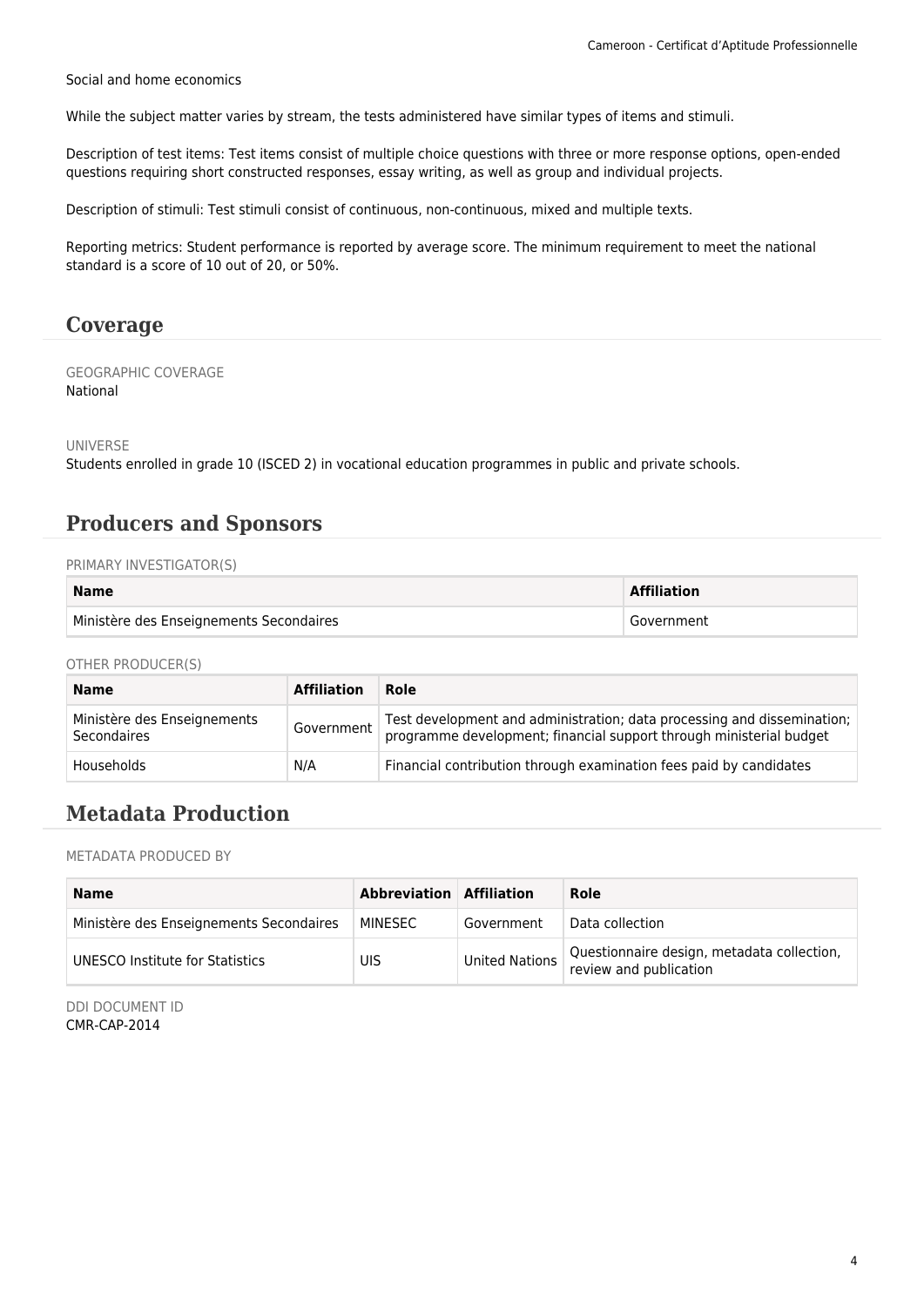# Data Collection

## **Data Collection Dates**

**Start End Cycle** 2014 2014 Every year

## **Data Collection Mode**

Face-to-face [f2f]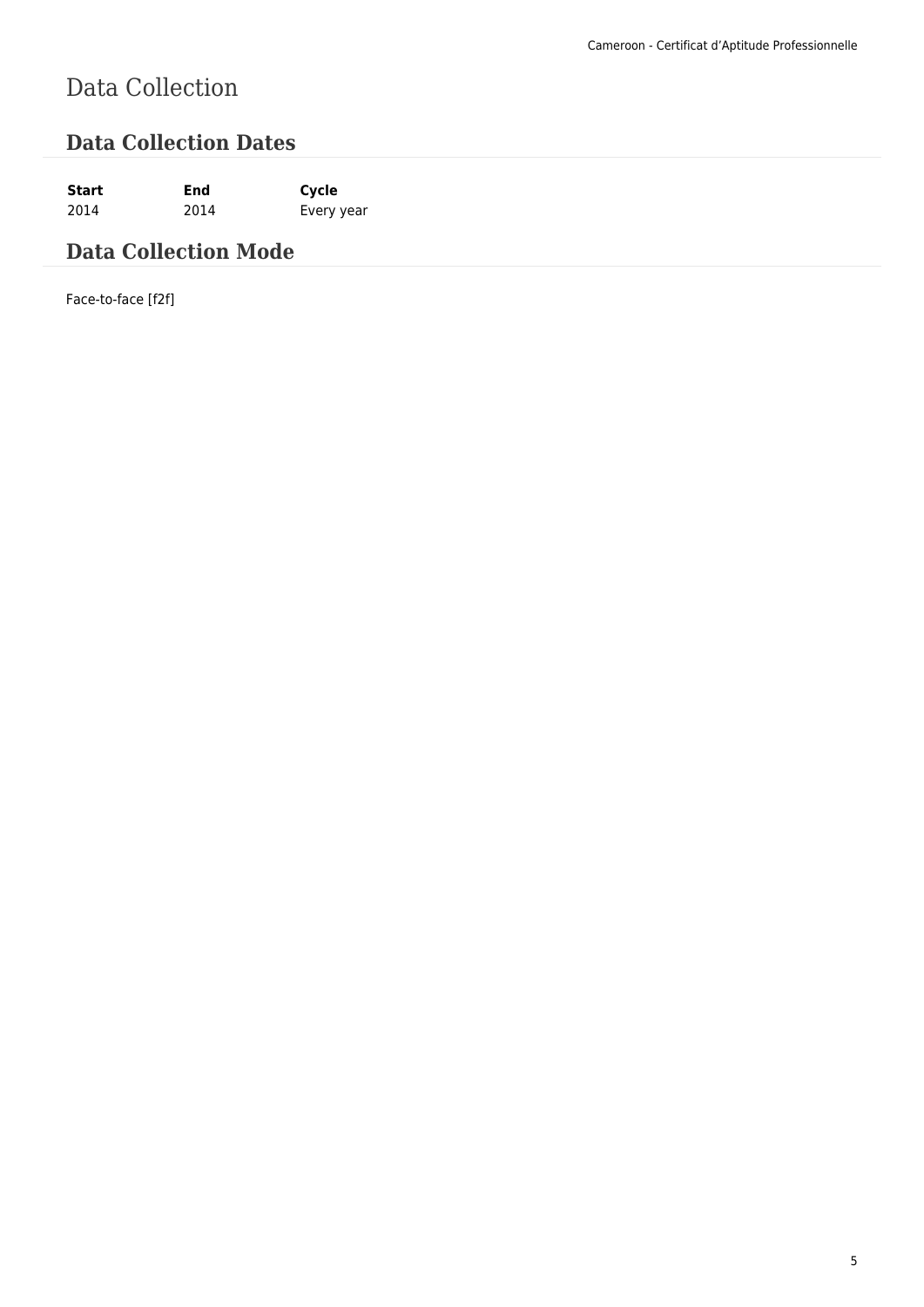## Data Processing

## **Data Editing**

Test booklets are scored and verified manually. The data editing process is performed in local examination centres.

#### **Other Processing**

Data entry is performed manually. The data capture operations are performed at headquarters and in local examination centres.